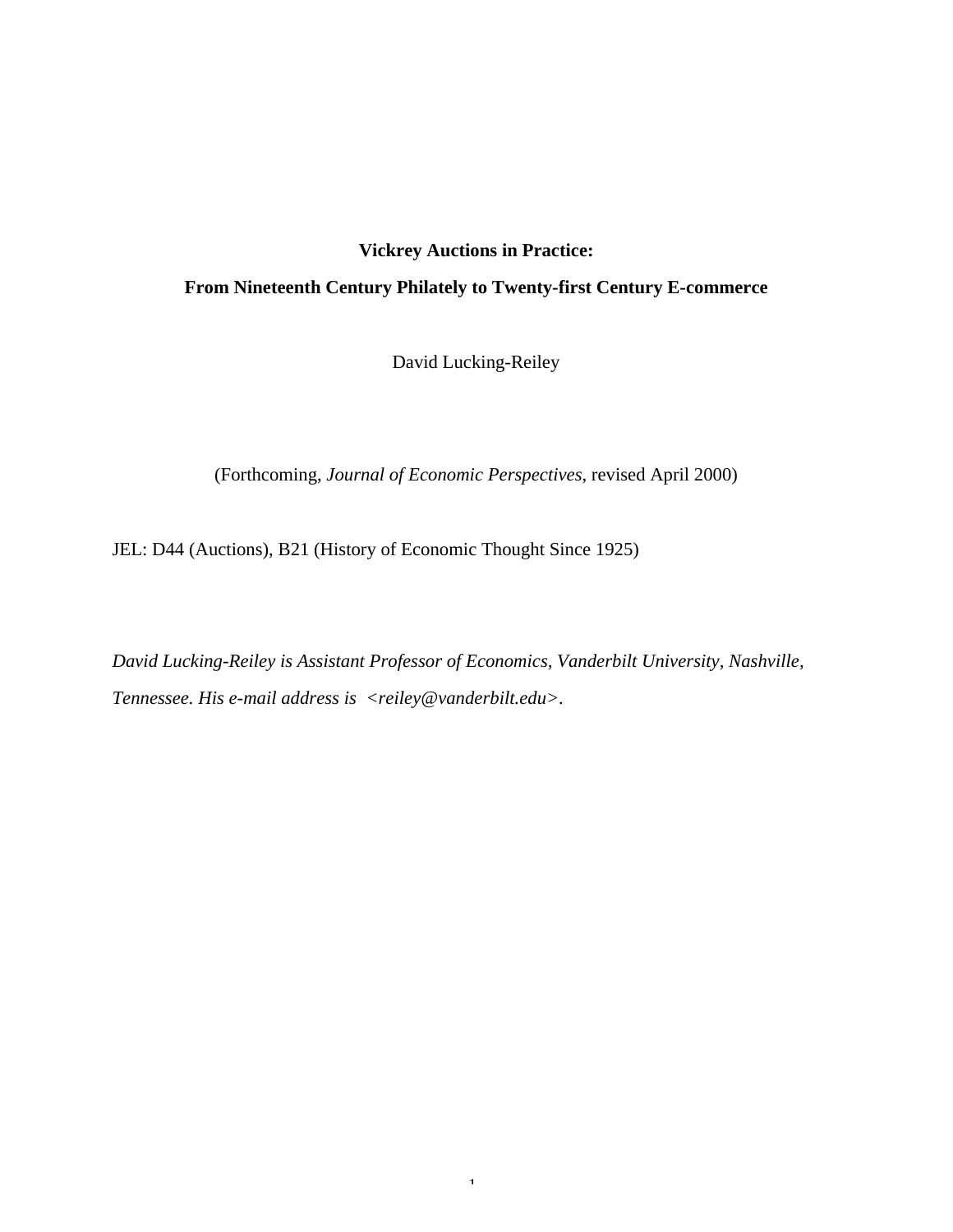In his seminal work on auction theory, William Vickrey (1961) pointed out three types of auctions used in practice: the English ascending-bid auction, the (first-price) sealed-bid auction, and the Dutch declining-price auction. He first compared the sealed-bid auction, in which all bidders submit sealed bids and the highest bidder wins at his bid price, to the Dutch auction, in which prices are called out in a descending order until a bidder claims the item at the current price. Applying game theory to the study of auctions, Vickrey showed that these two auctions are strategically equivalent; that is, a bidder in the Dutch auction should wait until the price falls to the exact amount she would have bid if she had been participating in a sealed-bid auction. He also showed how to compute Nash equilibrium bid strategies for bidders; in both the sealed-bid and Dutch auction formats, each bidder should bid strictly less than her maximum willingness to pay for the good. The amount that the bid should be discounted from the maximum willingness to pay will depend on one's beliefs about the distribution of bids by others; a rational bidder will bid less if one expects the other bids to be relatively low.

Next, Vickrey considered the well-known English ascending-price auction, in which bidders raise each other bids until only one bidder remains. Vickrey showed that in this type of auction, each bidder's dominant strategy is to keep bidding until the price reaches her maximum willingness to pay for the good, and then to drop out of the auction. The highest-value bidder then ends up winning the good, and paying a price equal to the second-highest bidder's value (plus one bid increment, to guarantee victory). This equilibrium differs from those of the Dutch and sealed-bid auction formats: the optimal strategy for a bidder is to reveal her full value for the good (except for the winner, who wins before the auction actually reaches her dropout price), rather than bidding strictly less than her value. Optimal bidding in the English auction is simpler and more robust because it involves dominant strategies: that is, one's optimal bidding strategy does not depend on the bids submitted by one's rivals.

Vickrey then asked whether there existed a sealed-bid procedure that would be

 $\mathbf{\hat{}}$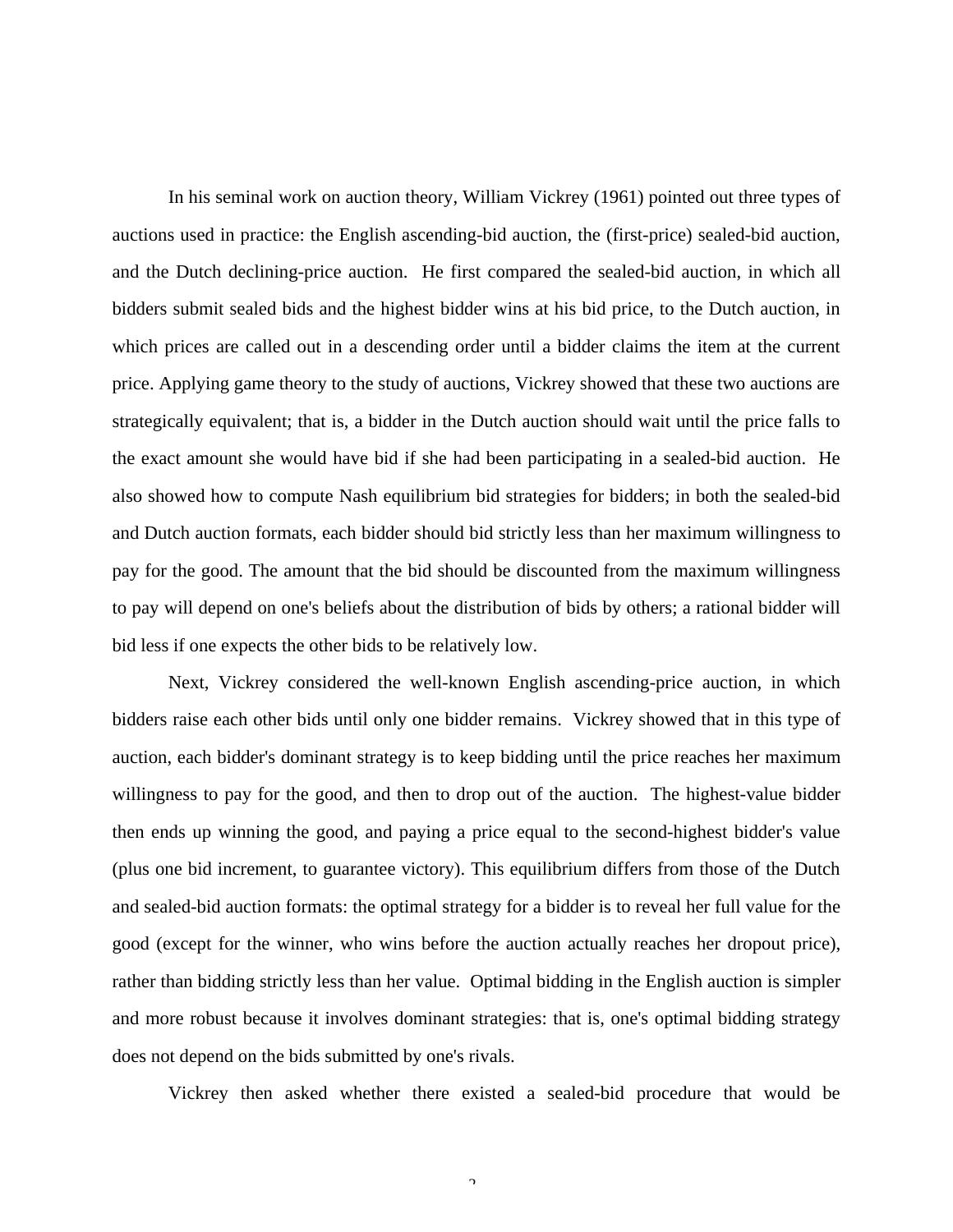strategically equivalent to the English ascending-price auction, in the way that the standard firstprice sealed-bid auction was equivalent to the Dutch descending-price auction. He answered in the affirmative, proposing the rules for a "second-price" sealed-bid auction (so named to distinguish it from the standard "first-price" sealed-bid auction) in which each bidder would again have a dominant strategy to bid equal to her own value. As Vickrey wrote: "It is easily shown that the required procedure is to ask for bids on the understanding that the award will be made to the highest bidder, but on the basis of the price set by the second highest bidder."

This second-price sealed-bid auction is frequently called the "Vickrey auction" by economists. Indeed, the economics profession has generally credited Vickrey with being the first to propose this auction format (for example, Milgrom, 1989; McAfee and McMillan, 1987). There seemed to be no examples of a second-price sealed-bid auction occurring prior to Vickrey's 1961 article. In the article, Vickrey discusses the use of the English auction as a standard auction format for various types of goods, the use of the Dutch auction in selling flowers in the Netherlands, and the use of first-price sealed-bid auction for sales of real estate and securities, but nowhere does he indicate that a second-price sealed-bid auction had ever been used. Similarly, an extensive survey of the various types of bidding procedures in practice, by Cassady (1967), makes no mention of the second-price sealed-bid auction.

Indeed, Vickrey auctions have appeared to be so uncommon in practice that Rothkopf, Teisberg, and Kahn (1990) were inspired to write an article asking, "Why Are Vickrey Auctions Rare?" They follow tradition by crediting Vickrey with inventing the format: "a sealed secondprice procedure (now sometimes called 'Vickrey auctions') that he devised." They also present some examples from the last few decades which are similar in flavor to the Vickrey format: uniform-price auctions of Treasury bills and other securities (that is, the bills are all sold at one price, not at the prices bid by the highest bidders); certain proposed auctions for electric power generation; and stamp auctions, which I will focus on in this paper. Rothkopf, Tiesberg, and Kahn note: "In some auctions of collectible items such as stamps and autographs, the auction involves mailed-in sealed bids based on a catalog listing as well as oral bids," and that winning

 $\overline{2}$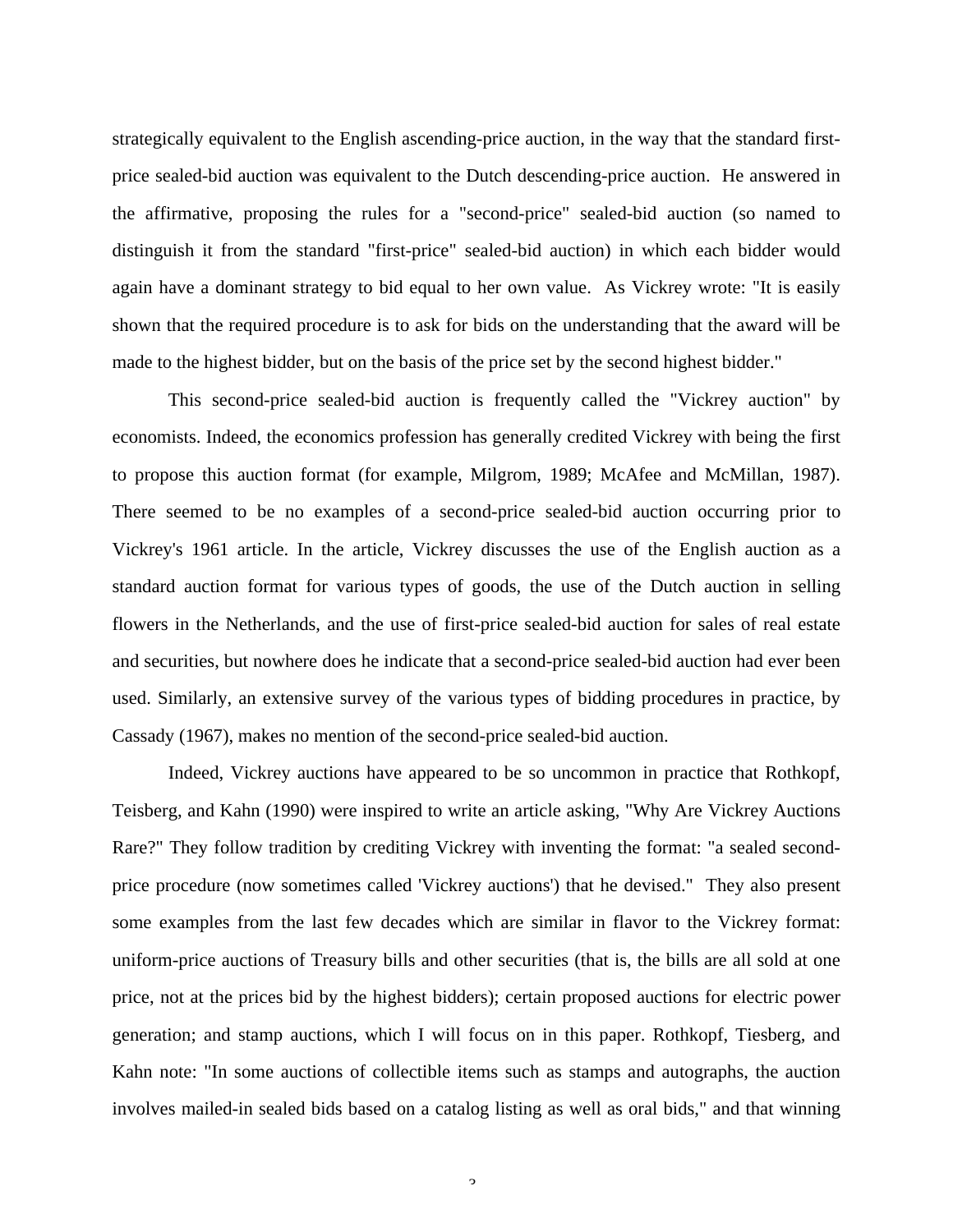mail bidders pay one bid increment higher than the second-highest bid received.<sup>1</sup>

It turns out that the Vickrey auction has actually been used more often than previously thought. While researching commercial Internet auctions, I came across a website for the company Antebellum Covers, which advertised an auction by mail for Civil War memorabilia. I was intrigued to read that the auction used the second-price sealed-bid rule. I contacted the auctioneer to ask how he came to use this rule, and he replied that it was a standard procedure that had been going on for years in the markets for paper collectibles, from Civil War soldiers' letters to postage stamps. As I investigated further, I found that auctioneers in the stamp market had utilized the second-price sealed-bid auction mechanism for decades, and understood its equivalence to the English ascending-bid auction. In fact, several hundred auctioneers used the pure Vickrey auction, accepting no oral bids whatsoever, as their primary method of business before Vickrey ever wrote his 1961 article--some even before Vickrey was born!<sup>2</sup>

This paper presents my research into the history of the Vickrey auction in the market for collectible stamps, and a discussion of possibilities for the expanded use of the Vickrey format in the future.

### **Precursors to the Vickrey Auction: The Stamp Auctions of the 1870s**

i<br>L

The first adhesive postage stamp (the "Penny Black") appeared in England in 1840; the first U.S. postage stamp was issued in 1847; and the hobby of stamp collecting began in earnest in the 1850s. The first 100 stamp auctions took place from 1870 to 1882, most of them in New York City. In the 1890s, such auctions became common, with over 2,000 auctions held

<sup>&</sup>lt;sup>1</sup> Thiel and Petry (1995) perform a test of auction theory based on similar stamp auctions. They use an interesting and original data set of bids submitted by mail bidders in stamp auctions from 1923 to 1937. They characterize these auctions as "second-price," recognizing the equivalence discussed in this paper, though their auctions include an English bidding floor in addition to the mail bids.

 $2$  Moldovanu and Tietzel (1998) have discovered an even earlier example of a second-price-type mechanism, designed by Goethe in 1797. Goethe's procedure was to pit a single bidder (a publisher) against a secret reserve price, to get the publisher to reveal his true willingness to pay for the manuscript. Unfortunately, Goethe's agent failed to carry out the procedure correctly.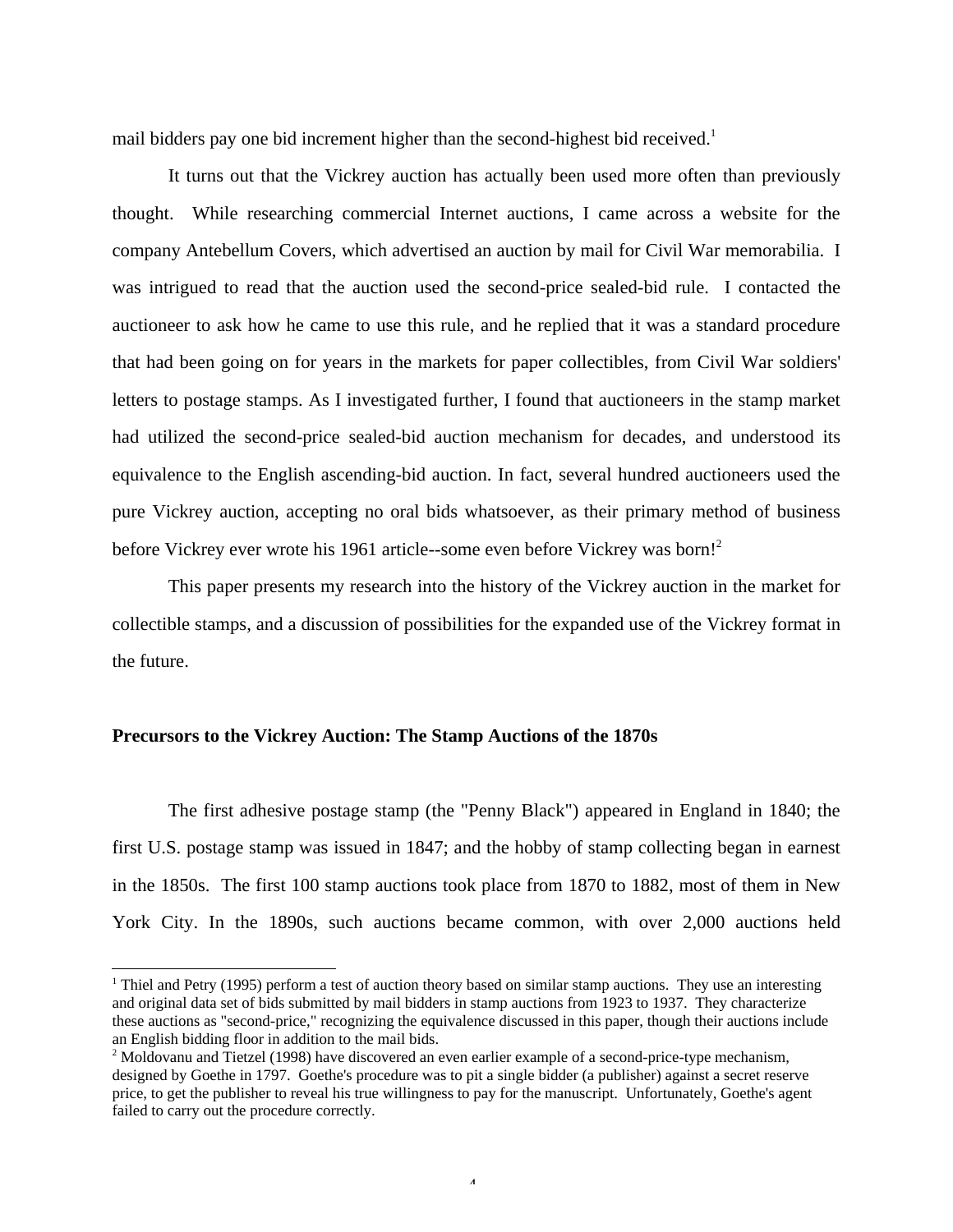worldwide by 1900.<sup>3</sup>

These auctions generally used conventional English ascending-price auction rules. However, from the earliest years, accommodations were made to individuals who wished to bid without having to travel to the auction in person. The first auction catalogue of stamp dealer William P. Brown, New York City, 1878, reads as follows:

*That out-of-town collectors may have equal facilities for purchasing with city collectors, bids may be sent to the auctioneers, Messrs. Bangs & Co., or to William Erving, P.O. Box 3222, N.Y. City, who will either of them represent their bids the same as though they were personally present, and without charge. Thus, supposing either of these parties receives two bids on one lot of 20 and 25 cents apiece, they would start the lot at 21 cents, at which price it would be given to the person sending the 25 cent order, unless some one present advanced, when they would continue to bid, stopping at the limit of 25 cents. Collectors can safely entrust these parties with their bids as strictly confidential, and we trust they will find it more satisfactory than paying the usual dealers' commission of ten per cent for purchasing. Persons sending bids should give the number of the lots and the highest price they are willing to give, when the lot will be bought for them as low as possible consistent with the representation of other bids.*

The phrase "usual dealers' commission" refers to the fact that quite a few other stamp auctions had previously offered a "mail bid" service, charging a fee of 10 percent to serve as the bidder's agent on the auction floor. Brown appears to be the first to have waived this fee, with the intention of treating mail bidders exactly the same as floor bidders. This practice is common at many auction houses today, not just with stamps, but also in auctions of wine, art, and other collectibles. Clearly, this absentee bidding anticipates the Vickrey auction in both spirit and

<sup>&</sup>lt;sup>3</sup> Telephone conversation with Dr. Herbert A. Trenchard, September 1998.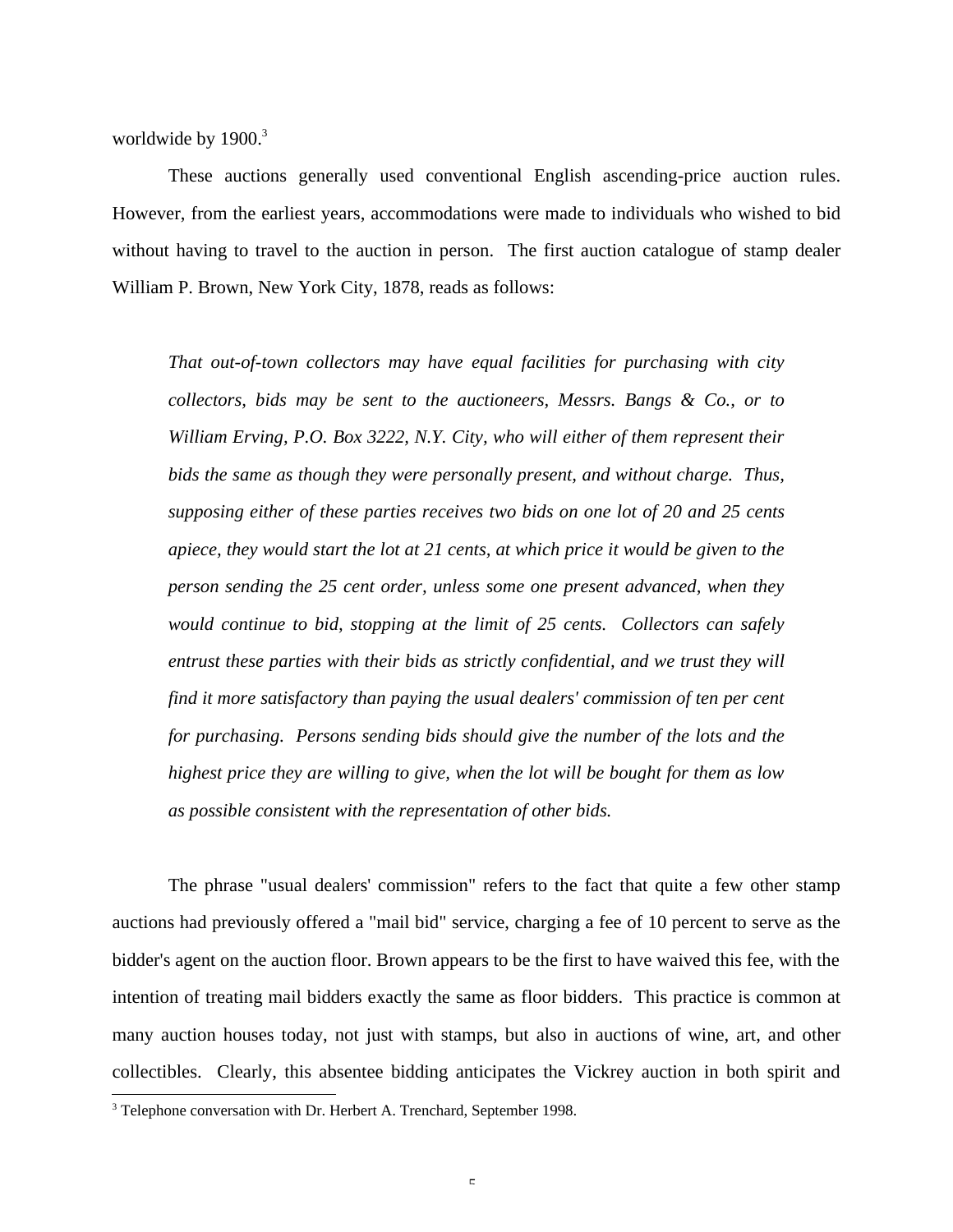effect, because it results in the absent bidder's price being determined by the second-highest bid.

The 1870s also saw the beginning of "mail sales" in the stamp market: sales with no floor bids, but only sealed bids submitted through the mail.<sup>4</sup> The first such sales, held around 1877, were "tender sales," or what economists today would call first-price sealed-bid auctions. Dr. Herbert A. Trenchard, who maintains one the world's most comprehensive collections of stamp auction catalogues, reports: "Most of these early mail sales were held by stamp dealers in small towns, selling inexpensive stamps, and usually listed in the stamp journals of the time. The major stamp dealers were in the large cities, and they held conventional auctions."<sup>5</sup>

## **Vickrey Auctions for Stamps: From 1893 to the Present**

A Vickrey auction is a natural extension of the two precursors discussed above. Certain standard auctions allowed absentee bidders to submit maximum bid amounts, and awarded goods to winning absentee bids at the price of one increment over the second-highest bid. Other sales accepted only sealed bids, but the winner paid the highest price bid. The Vickrey auction combines these two ideas: a sealed-bid-only sale that awards the good at the price of one bid increment over the second-highest bid.

The earliest Vickrey auction I have been able to identify was held by Wainwright  $\&$ Lewis, of Northampton, Massachusetts, in 1893. Their sale announcement, published in the stamp journal *Golden Star* in March 1893, reads as follows:

÷,

<sup>&</sup>lt;sup>4</sup> A note on usage: economists and practitioners differ in their usage of the term "auction." During the course of this research, I interviewed a number of collectors and dealers in the stamp market, and everyone found it puzzling that I used the term "auction" to describe sealed-bid sales of stamps. Due to legal regulations, an "auction"--meaning an English auction with oral bids) can only be conducted by a licensed auctioneer, while a "mail sale" is totally unregulated, assuming it avoids use of the term "auction." Auction regulations vary from one state to another, but this distinction appears to hold in most areas. In the early years of stamp auctions, the stamp dealer who wrote up the catalogue (such as William P. Brown, above) was a separate entity from the auction house (such as Bangs & Co., above) hired to conduct the auction. Today, however, almost all stamp auctions are run by stamp dealers who have obtained their own auction licenses.

<sup>&</sup>lt;sup>5</sup> Letter from Dr. Herbert A. Trenchard, September 1998.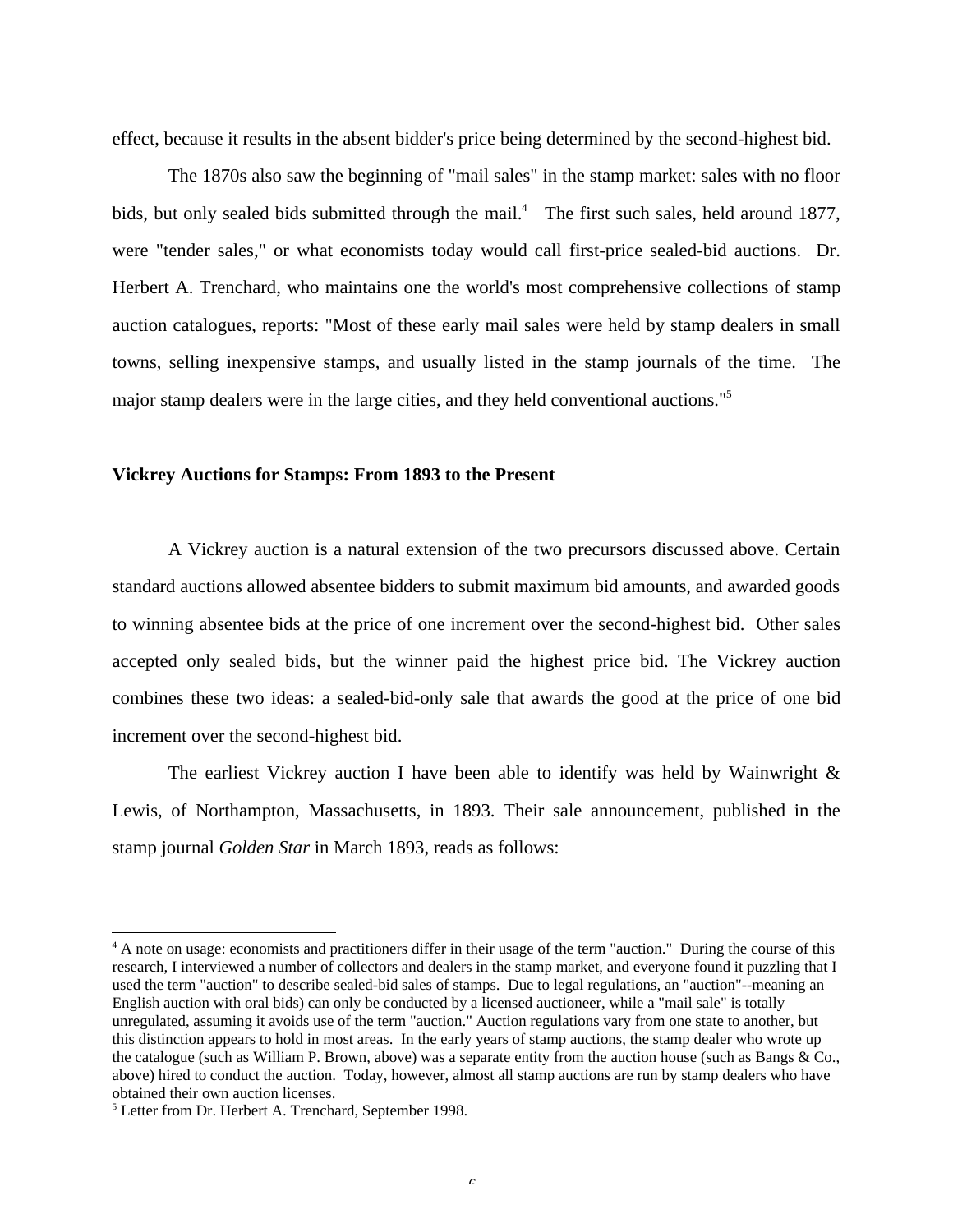*Catalogue of a Collection of U.S. and Foreign Stamps To be sold WITHOUT RESERVE except where noted. Bids will be received up to 4 P.M., May 15, 1893.*

*Bids are for the LOT, and, contrary to the usual custom in sales of this kind, we shall make this a genuine AUCTION sale; that is to say, each lot will be sold at an advance of from 1c to 10c above the second highest bidder. Address all bids to*

*Wainwright & Lewis, Northampton, Mass.*

The phrase "an advance of from 1c to 10c above the second highest bidder" indicates that the final price would be one minimum bid increment above the second-highest bid. In calling this a "genuine AUCTION sale," Wainwright & Lewis are indicating their recognition that "selling at one advance over the second highest bid" is the key feature of a standard English ascending-price auction (as contrasted with the "usual" sealed-bid sale, which used a first-price rule).

Wainwright & Lewis appear to have held no further auctions, but the same concept was used by others. In 1897, the pioneering stamp dealer William P. Brown of New York, earlier noted as the first to offer no-fee mail bids, became the first major stamp dealer to hold a Vickrey auction, with his Auction Sale No. 2. The Terms of Sale listed in the catalog describe the public reserve prices used in the auction (referred to as the dealer's own offer to buy), the minimum bid increments (5 cents for bids under \$1, 10 cents for bids from \$1 to \$5, and so on), shipping arrangements, and the following description of the pricing rule:

These goods are not sold publicly to those who come in person, but to those who send or hand us their offers, which are confidential until after the sale. The highest offer secures the purchase.

... At the time appointed for the sale all the offers received will be examined and

7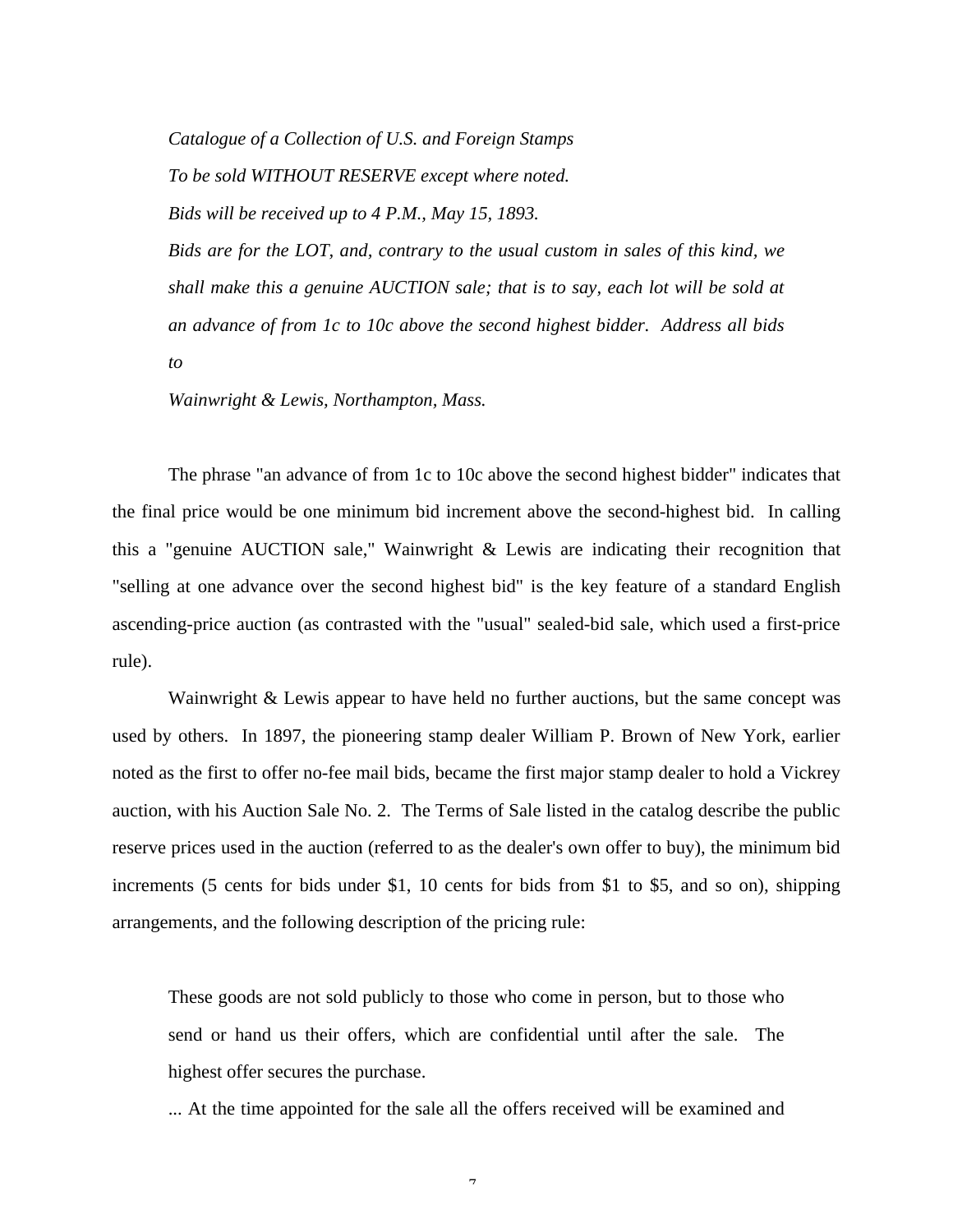awarded to the highest competitor. For instance we will suppose lot No 2006 has on it our offer of \$1.50; and we find three others, one for \$1.60, one for \$2, and one for \$10.00. The \$10. offer receives it for \$2.10, which is the lowest price at which he could obtain it if all the competitors were present.

The Vickrey auction format spread gradually to other stamp dealers. Several companies established long-running businesses based on Vickrey-style "mail sales," including B.L. Voorhees of Blue Island, Illinois (starting with Sale 7 in 1906); Western Stamp Co. of Omaha, Nebraska (starting with Sale 15 in 1907); Toledo Stamp Company of Toledo, Ohio (starting with Sale 15 in 1907); The Postage Stamp Company of San Francisco, California (starting with Sale 1 in 1913); and Henry Wendt of Earlville, Iowa (starting with Sale 142 in 1920). Most of these companies had started out with first-price sealed-bid auction rules, but switched to second-price rules at the dates indicated.

Through 1920, such "mail sales" remained small relative to the conventional English auction business in stamps, in terms of both price and quantity. Even among the mail sales, Vickrey auctions remained less common than first-price sealed-bid auctions. However, some of the Vickrey-style auctioneers took great care to explain the benefits of their auction format to their bidders. Toledo Stamp Company, for example, wrote in its 15th Mail Auction Sale catalog in 1907:

*To those who have never bid on Auction Sales before we wish to say that this is one of the best ways to add to your collection of stamps that you would not be able to purchase at the price otherwise. You say just how much you wish to pay for a lot, and if no one else has overbid you, you get the stamps. If your bid is too high we buy for you at a small advance over the next highest bid, so you are protected in any case.*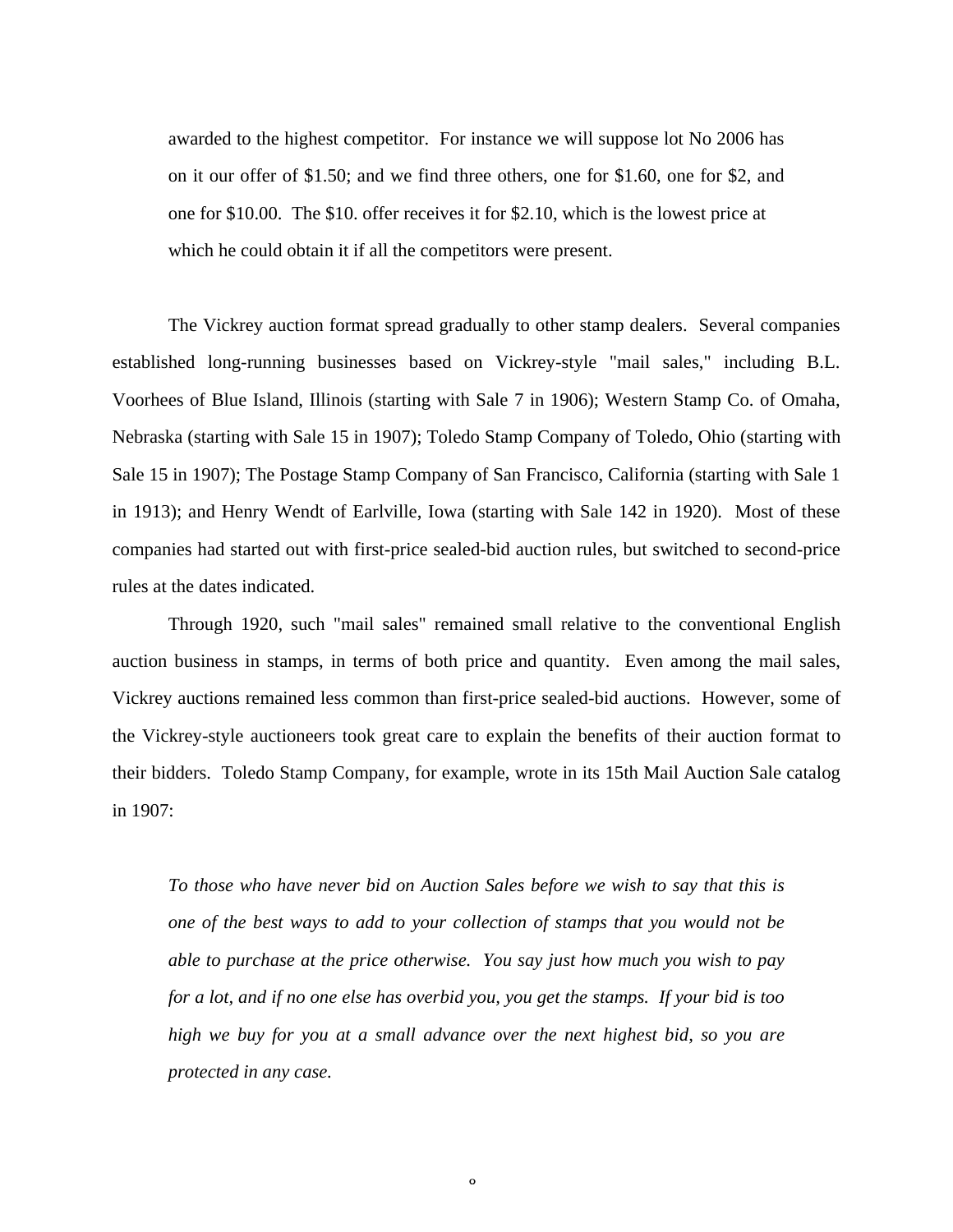The 1930s saw mail sales become larger and more frequent. Some traditional stamp auction houses began to run mail sales in parallel with conventional auctions. For example, Y. Souren Co. announced its "First Mail Sale" in a catalog dated 1936, and Max Pool announced its "New System Mail Sale No. 1" in 1940. Both used the Vickrey second-price rule.

From the 1930s to the present, the majority of mail sales of stamps have used the Vickrey second-price rule. The rule became so standard that it no longer had to be explained. For example, in 1935 the Belmont Stamp Company of Dallas, Texas (appropriately enough, located on "Vickery [sic] Blvd."!) stated the rule in its First Mail Auction as follows: "All lots will be sold to the highest bidder at a slight advance over the next highest bid." Nearly identical language can be found in numerous other mail-sale catalogs from the 1930s to the present. In other cases, the price rule is even less explicitly stated. For example, several catalogs tell the bidder that "in submitting your bids, you understand that we will purchase the items for you at the lowest price possible."

On the basis of his collection of stamp sale catalogues, Dr. Trenchard estimates that at least several hundred different stamp companies ran second-price auctions by mail prior to the publication of Vickrey's paper in 1961.

### **The Future of the Vickrey Auction**

Despite the attractive theoretical properties of the Vickrey auction format and its prominence in the stamp business, it is rare in the economy. Rothkopf, Teisberg, and Kahn (1990) propose two explanations for the scarcity of Vickrey auctions: 1) bidders may fear truthful revelation of information to third parties with whom they will interact after the auction; and 2) bidders may fear auctioneer cheating. They present a formal model of the first of these two reasons, while Rothkopf and Harstad (1995) model the second.

In the course of my research on stamp auctions, I have found that bidders do fear auctioneer cheating in second-price auctions. Once you have submitted your maximum

 $\Omega$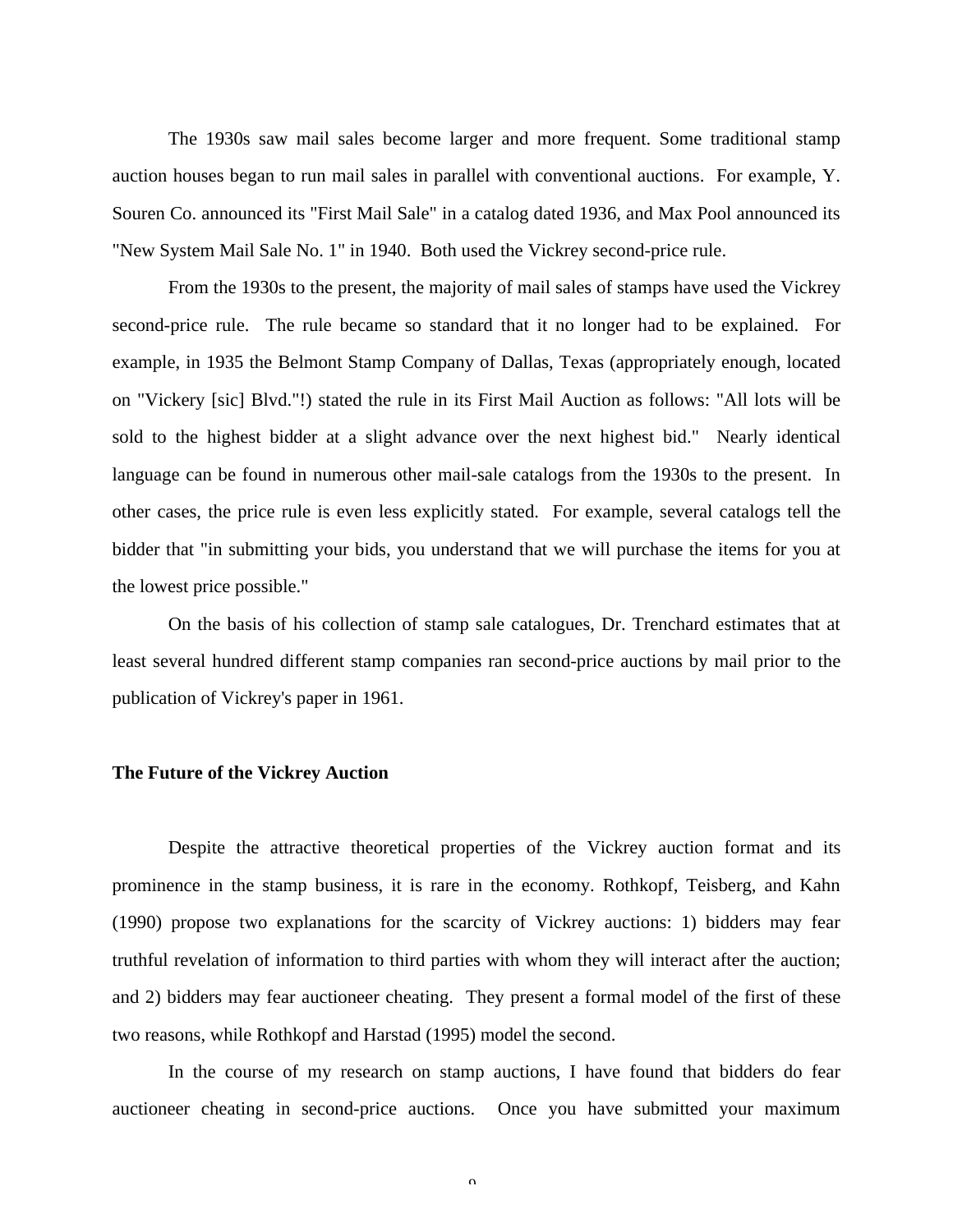willingness to pay, the auctioneer has an incentive to cheat, and pretend that another bid was received just under your maximum amount.

Dr. Trenchard, a longtime participant in stamp auctions and mail sales, indicates that he is reluctant to reveal his true willingness to pay in a Vickrey auction. "Unless I have confidence in the company," he writes, "I will not send any mail bids. And it's risky to send an outlandishly high mail bid, because you alert [the auctioneer] to information you don't want him to have. For mail sales, I try to make more conservative bids." He expresses the same wariness of mail bids sent to an auctioneer for a floor auction: "Never send a mail bid to an auctioneer. If you give him an outlandish bid, he'll wonder why, look at the lot and perhaps discover what I know that he didn't know. He can then withdraw it!"

Of course, a bidder doesn't face this problem when attending an English ascending-price auction, since there is no need for the winner to reveal how high he would have been willing to bid. If a bidder is unable to attend an English auction, hiring an auction agent is another option. The absent bidder tells his agent his maximum willingness to pay, and the agent represents the bidder at the auction, thus avoiding any unnecessary revelation of private information. In the stamp market, agents usually charge a 1 to 5 percent commission on the purchase. Since compensation is a percentage of purchase price, the agent does have some financial incentive to submit higher bids, but this incentive is small compared with the business that would be lost because of a reputation for being an untrustworthy agent. For comparison, the auctioneer's revenue in a consignment auction is typically around 25 percent of the sale price, including both buyer's and seller's fees. Frequently, the auctioneer may own the stamp himself, in which case he earns 100 percent of any increase in the auction price.

Jeff Purser, of Purser Associates in Connecticut, is an auction agent who used to be a stamp auctioneer. In the 1980s, his auction company ran public auctions and mail sales for stamps. He has firsthand experience with the incentives for auctioneer cheating in Vickrey auctions:<sup>6</sup>

i<br>L

<sup>&</sup>lt;sup>6</sup> The following e-mail message is from Jeff Purser in September 1998. He gave me permission to attribute the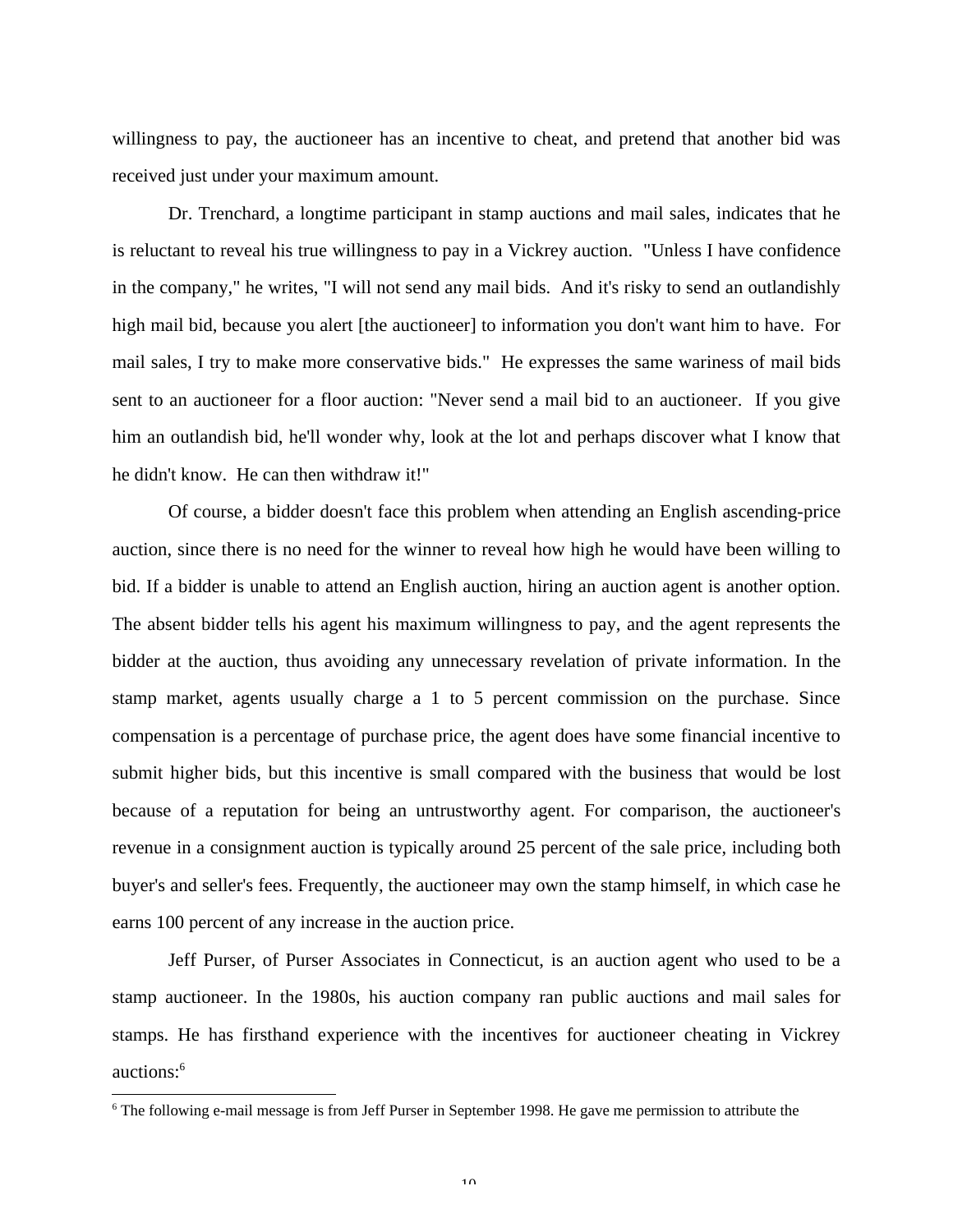*I swore I would never do many of the things I'd seen other auctioneers do as far as how they handled mail bids. My terms of sale were the same as all the others when it came to this issue. I assured prospective bidders they could bid with confidence since all mail bids "would be reduced to one advance over the next highest bid." And in the beginning, that is what we did. But I found there are inherent conflicts of interest every auctioneer must deal with in his role as agent for both the consignors and the bidders, and I'm ashamed to admit I did not handle those conflicts very well. Looking back, I learned the mind is amazingly creative when it comes to rationalizing bad behavior.*

*After some time in the business, I ran an auction with some high mail bids from an elderly gentleman who'd been a good customer of ours and obviously trusted us. My wife Melissa, who ran the business with me, stormed into my office the day after the sale, upset that I'd used his full bid on every lot, even when it was considerably higher than the second-highest bid. She threw his invoice on my desk and said, "I thought we weren't going to do this crap!" I glanced at the paperwork and without even thinking about it, said, "I don't like having to do this, honey, but you know our bank loan is due tomorrow." After some thought, she said, "Okay, I'll do this, but only if you agree to change the rules in our next auction to read, "All lots are sold to the highest mail bidder at one advance over the second highest bid, unless we need the money." With that one sentence she stripped me of all my rationalizations and excuses. She held a mirror up to my conduct and I hated what I saw. I had no choice but to recalculate all our invoices for that sale to conform with our rules. That's when I decided to leave the business of running auctions.*

i<br>L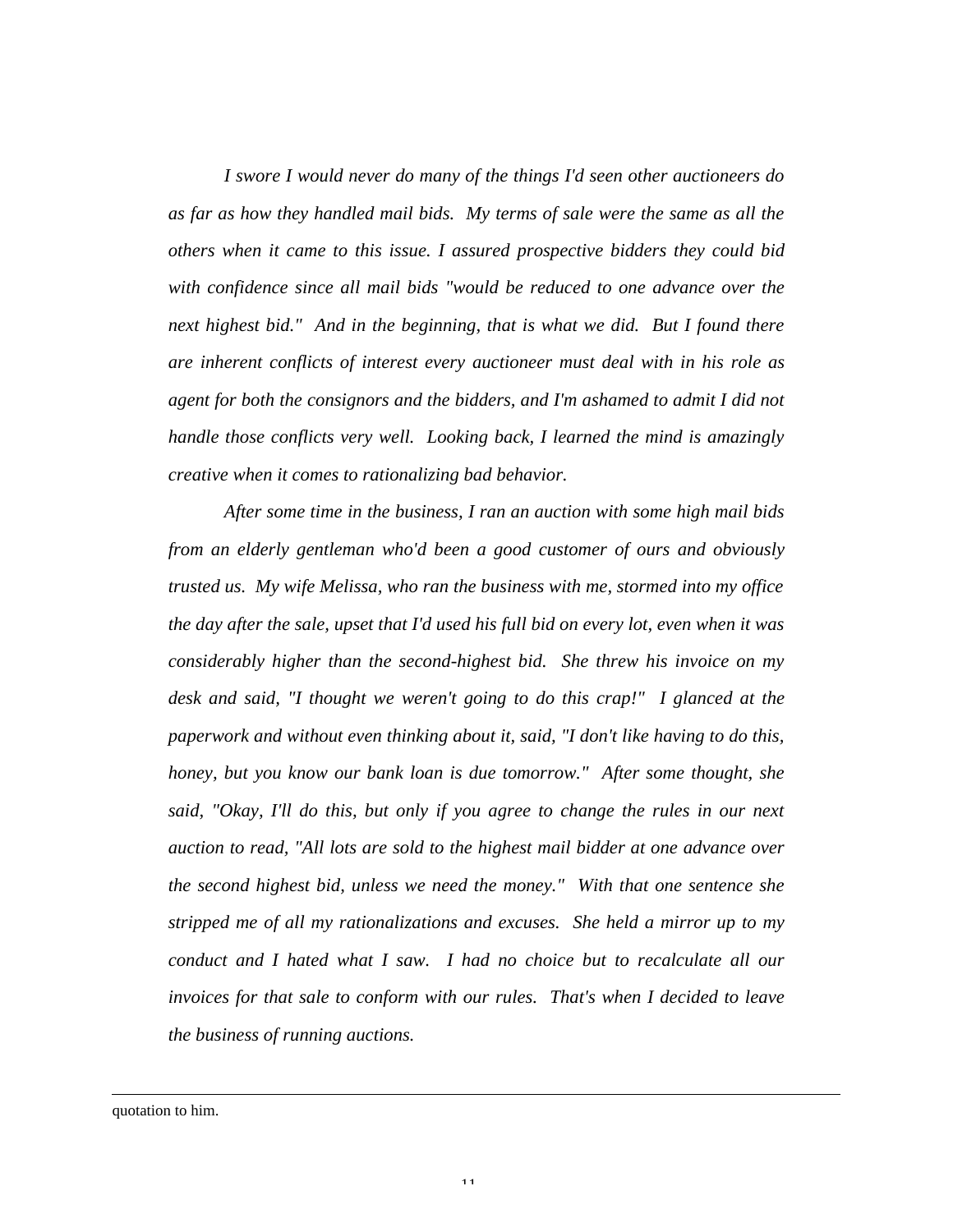These anecdotes offer evidence that bidders in a Vickrey auction may fear revealing their true willingness to pay, because the auctioneer might inflate the reported second-highest bid, or because the auctioneer might withdraw the good from the market if a high bid signals that the good might be more valuable than the auctioneer had originally thought. If bidders fear that their sealed-bids will be used against them, then they will bid more conservatively, and therefore the bids in a Vickrey auction will tend to be lower than in an in-person English auction, where the fear of this kind of cheating would be absent.<sup>7</sup>

But if one of the main deterrents to using Vickrey auctions is fear that the bids are not truly secret, a technological fix may be at hand. Vickrey-like features have been appearing in auctions on the Internet. (See Lucking-Reiley, 2000, for a survey of Internet auction institutions.) Most Internet-based auctions involve English ascending bids, but several have begun to offer a feature called "proxy bidding." The largest auction site on the Internet, eBay, was selling approximately \$200 million in goods per month as of July 1999, with a growth rate of over 10 percent per month. EBay explains proxy bidding in colorful language, to illustrate the potential benefits to bidders: "Instead of having everyone sit in front of their computers for days on end waiting for an auction to end, we do it a little differently. Everyone has a little magical elf (aka proxy) to bid for them and all you need to do is tell your elf the most you want to spend for that item and he'll sit there and outbid other elves for you, until his limit is reached."

Proxy bidding is offered as a convenience: a bidder with a high willingness to pay need not check back at the site repeatedly to keep raising the bid as necessary. From the point of view of auction theory, proxy bidding looks like a sealed-bid, second-price Vickrey auction.

My own experience indicates that the system seems to work. In May 1998, for example, I placed a proxy bid of \$800 for a piece of used computer software at eBay, which resulted in my winning the auction at a price of only \$550. Of course, it is possible that the second-highest

÷,

 $<sup>7</sup>$  Even in an English auction, there some potential for auctioneer cheating. When only one bidder is left, auctioneers</sup> have sometimes been known to invent a "phantom bidder" or "take bids off the chandelier" to drive up the price. On the other hand, this form of cheating is public, in full view of the bidders, and therefore more difficult. A sealed-bid auctioneer can cheat in private.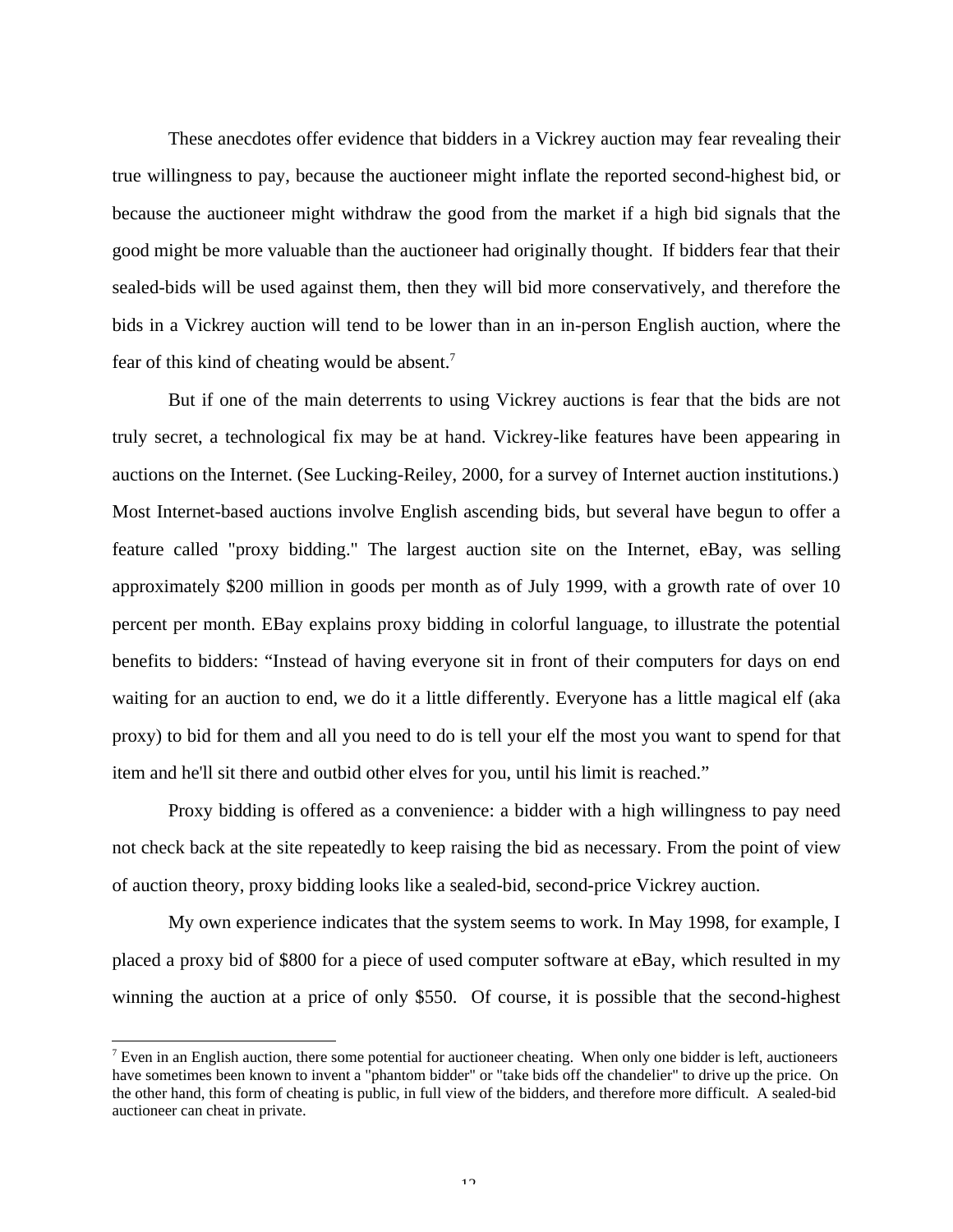bidder submitted a bid considerably less than \$550, so that cheating might be present without being total. However, eBay publishes a web page with a list of the losing bidders, their maximum bids, and their e-mail addresses, thus providing a potential verification system (at least assuming that the auction site does not employ an army of confederates to serve as losing bidders, a system which would seem relatively difficult to maintain).

Internet auctioneers like eBay also have relatively low commissions compared to traditional auctioneers--typically 5 percent or less compared to 25 percent or more. Internet auctioneers also deal with a much larger circle of bidders, potentially involving hundreds of thousands of customers. Both of these traits reduce the incentive of Internet auctioneers to run up the price compared to their traditional auctioneer brethren: the increase in commissions from a higher price would be relatively smaller for an Internet auctioneer, and the costs of losing reputation among hundreds of thousands of online customers would likely be larger. In addition, on-line auction customers have public access to the results of each auction--including the losing bids. In this setting, fears over cheating auctioneers may diminish, and the use of Vickrey auctions may become correspondingly more important.

## **Conclusion**

i<br>L

I do not wish to detract from William Vickrey's considerable contributions to economists' understanding of auctions. In his 1961 article alone, Vickrey made a number of major contributions: deriving the Nash equilibrium for a first-price sealed-bid auction, demonstrating equivalence of expected revenue between first-price and English auctions, and proposing the second-price auction as a mechanism strategically equivalent to the English auction. It is only the last of these contributions that I address in this paper.<sup>8</sup> I find that although Vickrey was the first economist to point out the formal equivalence of the Vickrey auction to the conventional

<sup>&</sup>lt;sup>8</sup> Interestingly, Vickrey himself did not consider his work on auctions to be especially important. Arnott (1998), who provides a survey of Vickrey's many contributions to applied economics, notes that Vickrey "perversely insisted that this paper was among his lesser contributions."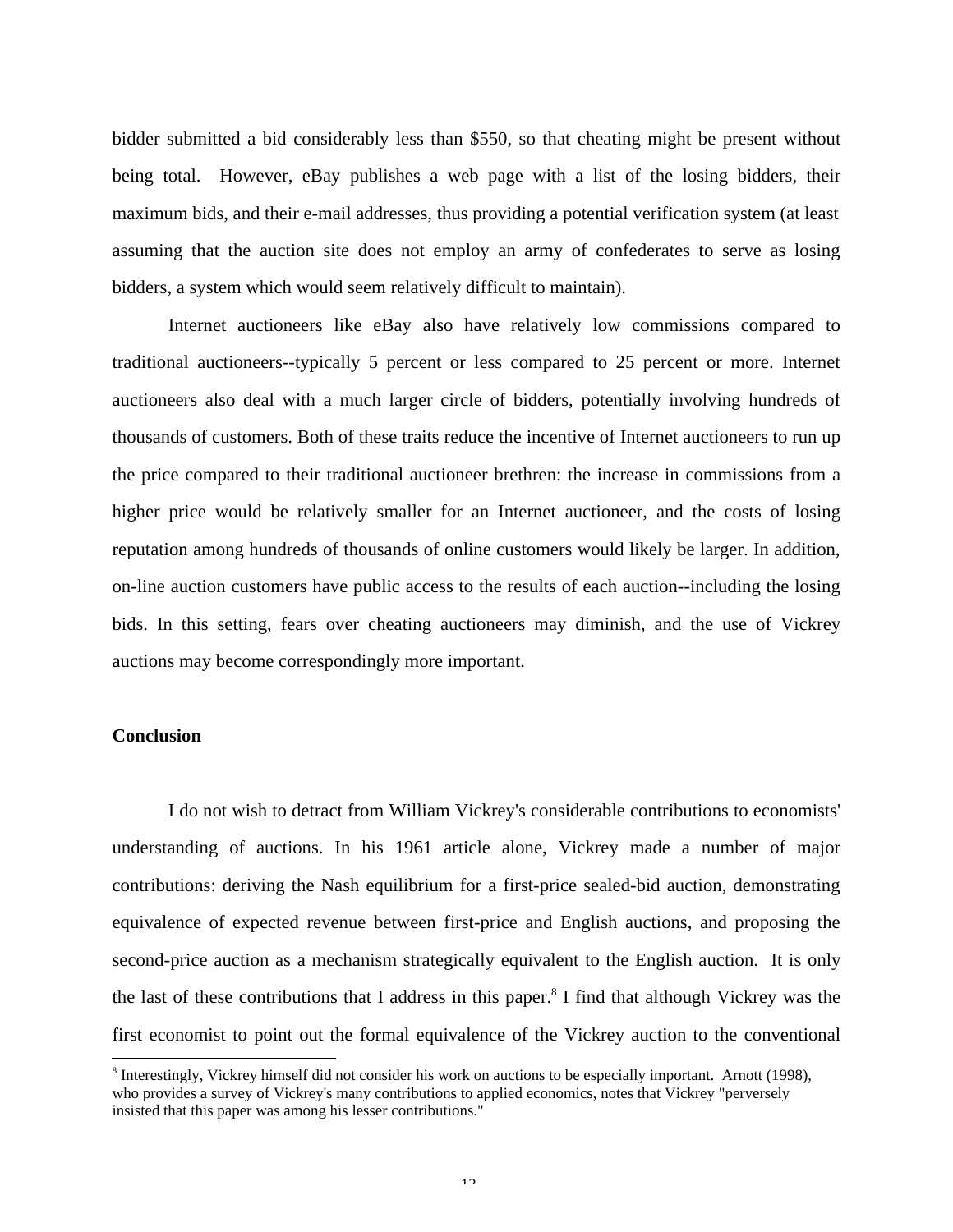English ascending-price auction, stamp auctioneers made the same clever discovery independently and at least 65 years earlier.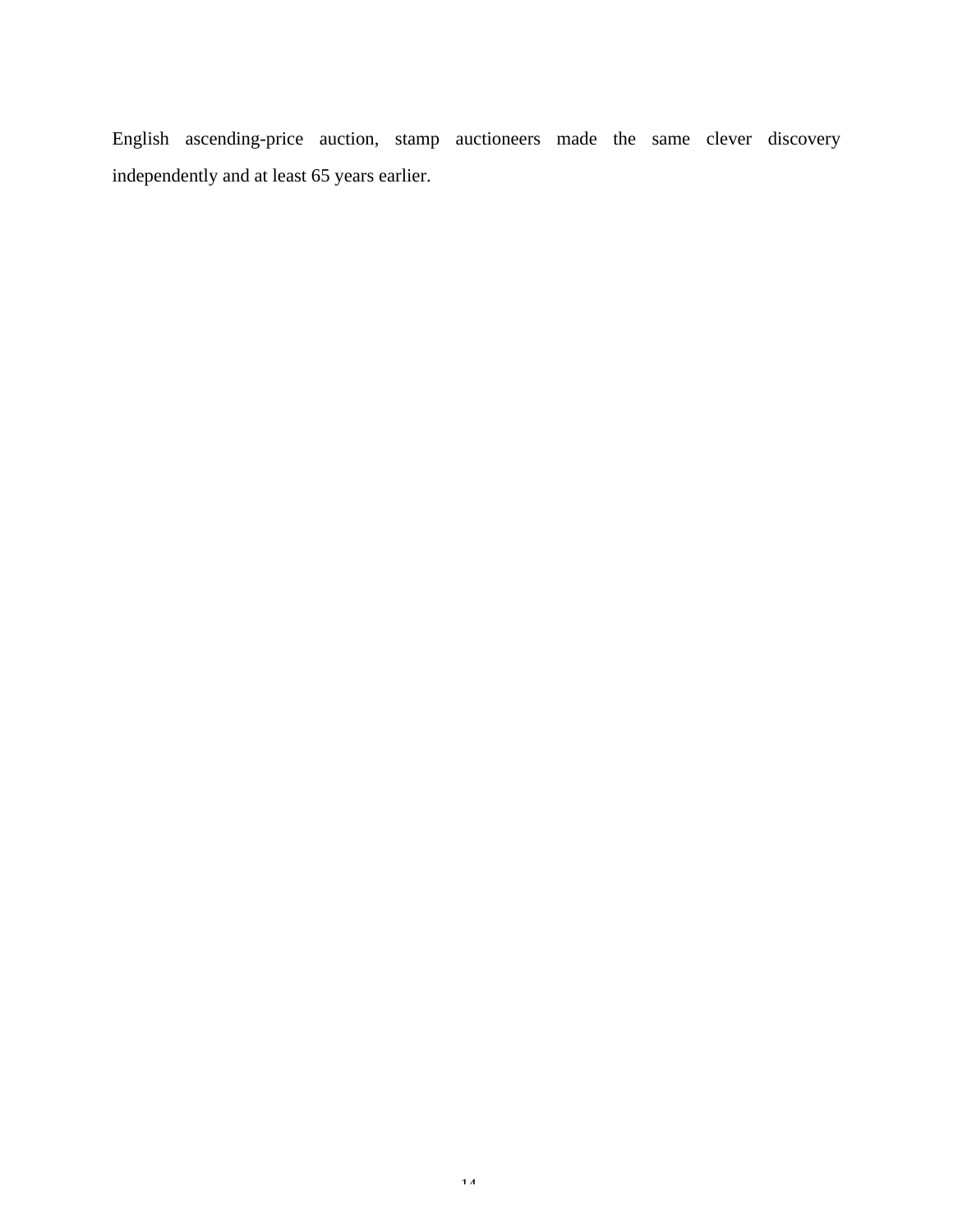*I gratefully acknowledge the financial support of the National Science Foundation, grant number SBR-9811273, and the hospitality of the Department of Management and Strategy, Kellogg School of Management, Northwestern University. I thank Mike Rothkopf for helpful conversations on this topic. Richard Arnott, Steve Buckles, J.S. Butler, Andrew Daughety, Richard Engelbrecht-Wiggans, Mary Lucking-Reiley, Jennifer Reinganum, John Siegfried, Dan Spulber, Rafael Tenorio, David Wildasin, and especially Timothy Taylor provided valuable comments on an earlier draft. A number of stamp collectors and stamp auctioneers graciously took the time to answer my questions. I would like to single out Ron Meininger, Phil Jones, Keith Harmer, Jeff Purser, Melissa Wheeler, and especially Herb Trenchard for their assistance in finding historical documentation of early second-price auctions. Dr. Trenchard, who maintains a comprehensive personal library of nearly 100,000 stamp sale catalogues, provided invaluable assistance by combing through his collection for relevant information.*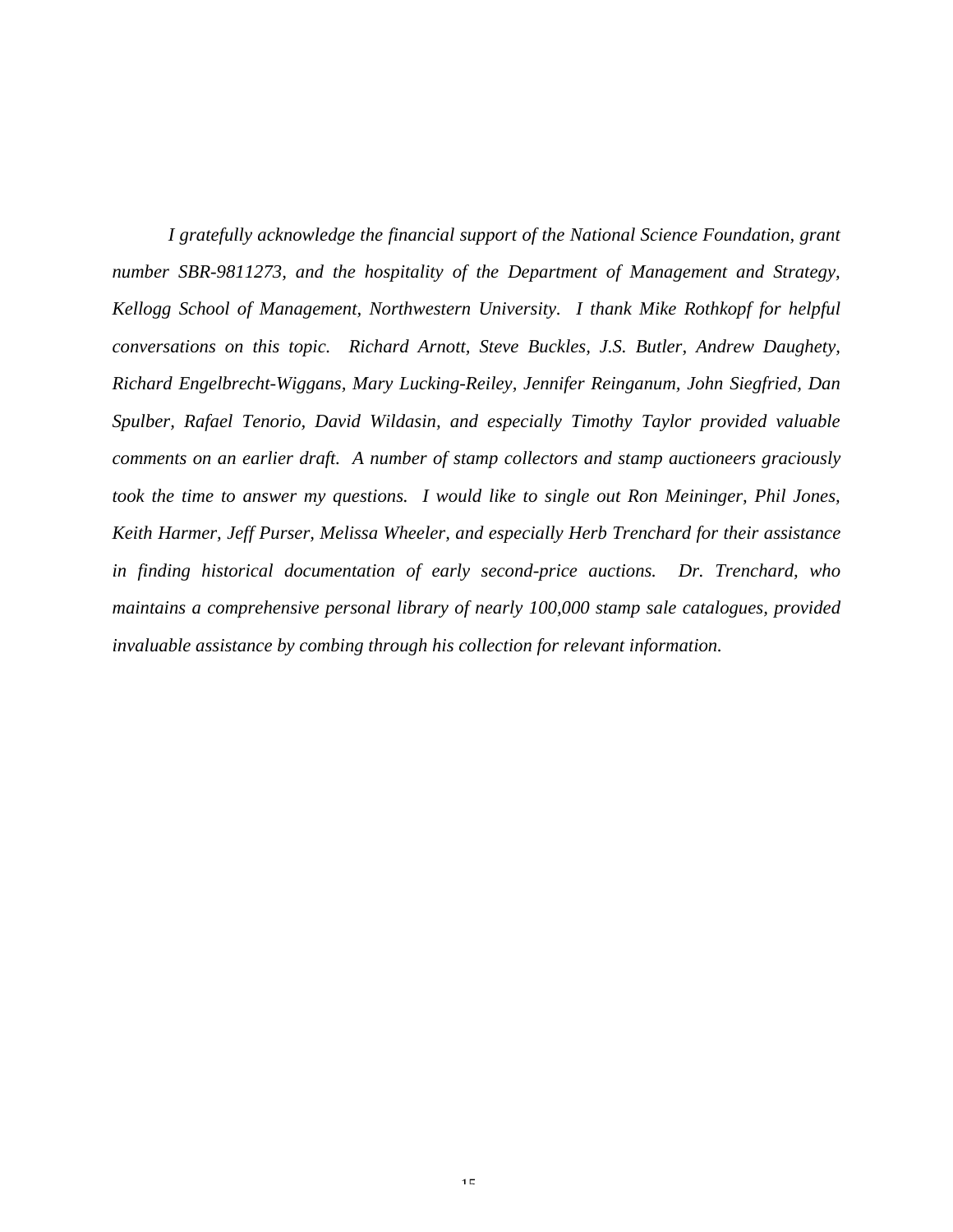#### References

Antebellum Covers. 1998. "Antebellum Covers Home Page." <http://www.antebellumcovers.com/>.

Arnott, Richard. 1998. "William Vickrey: Contributions to Public Policy." *International Tax and Public Finance*. 5:1, pp. 93-113.

Belmont Stamp Company. 1935 *First Mail Auction*. Dallas: Belmont Stamp Company.

Brown, William P. 1878. *Catalogue of a Fine and Rare Collection of United States*

*Stamps: Sale No. 1.* New York: C. C. Shelley.

Brown, William P. 1897. *Auction Sale No. 2* . New York: William P. Brown.

Cassady, Ralph Jr. 1967. *Auctions and Auctioneering.* Berkeley: University of California Press.

eBay, Inc. 1998. "eBay Proxy Bidding." <http://pages.ebay.com/aw/proxybidding.html>.

Lucking-Reiley, David. 1999. "Using Field Experiments to Test Equivalence Between Auction Formats: Magic on the Internet." *American Economic Review*. 89:5, pp. 1063-1080.

Lucking-Reiley, David. 2000. "Auctions on the Internet: What's Being Auctioned, and How?" Working paper, Vanderbilt University, <http://www.vanderbilt.edu/econ/reiley/papers/InternetAuctions.pdf>.

McAfee, R. Preston and John McMillan. 1987. "Auctions and Bidding." *Journal of Economic Literature*. 25:2, pp. 699-738.

Milgrom, Paul. 1989. "Auctions and Bidding: A Primer." *Journal of Economic Perspectives*. 3:3, pp. 3-22.

Moldovanu, Benny and Manfred Tietzel. 1998. "Goethe's Second-Price Auction." *Journal of Political Economy*. 106:4, pp. 854-59.

 $1<sub>c</sub>$ 

Rothkopf, Michael H., Thomas J. Teisberg and Edward P. Kahn. 1990. "Why Are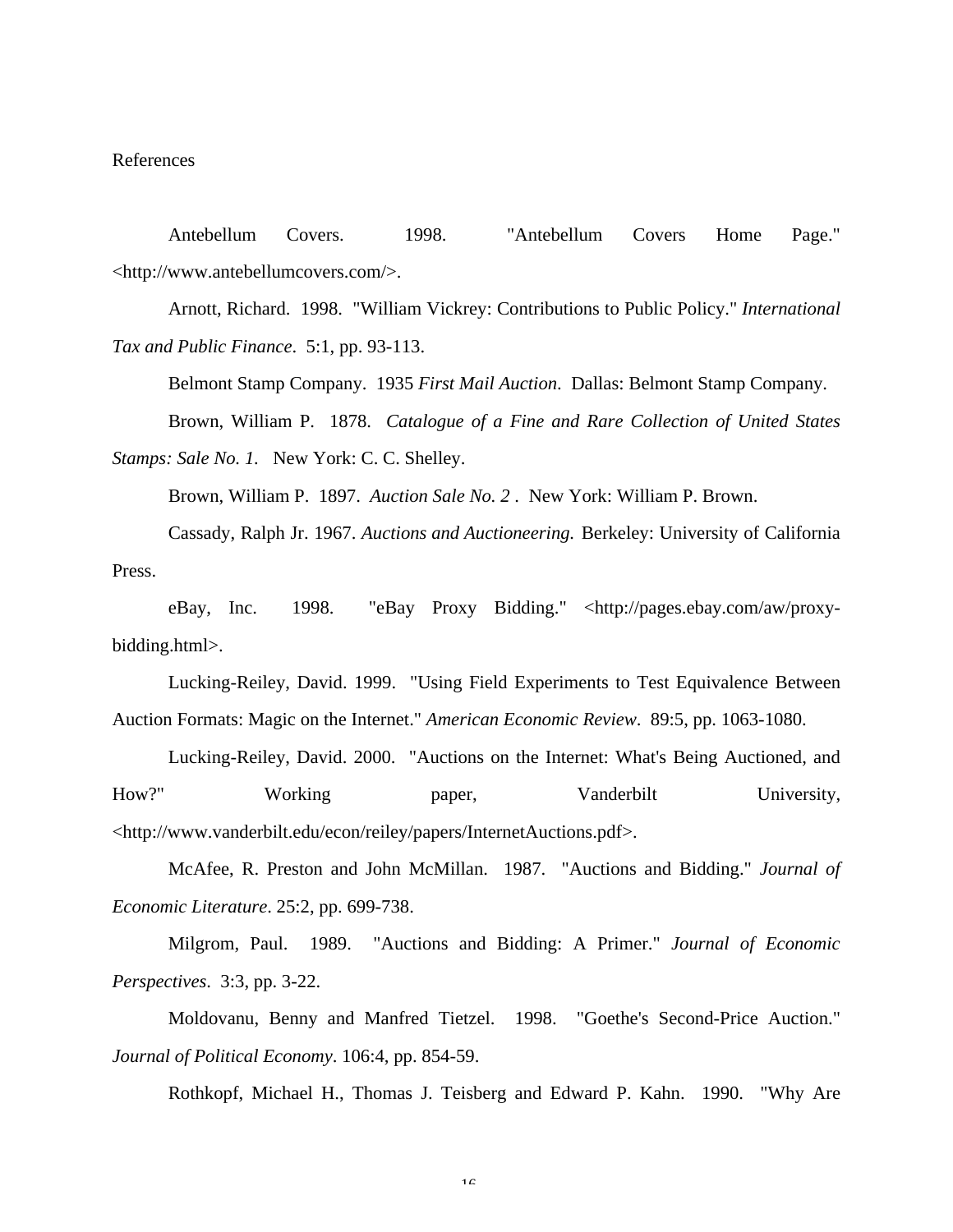Vickrey Auctions Rare?" *Journal of Political Economy*. February, 98:1, pp. 94-109.

Rothkopf, Michael H. and Ronald M. Harstad. 1995. "Two Models of Bid-Taker Cheating in Vickrey Auctions." *Journal of Business*. 68:2, pp. 257-67.

Seebohm, Edwin P. 1913. *First Mail Auction Sale of Postage Stamps*. San Francisco: The Postage Stamp Company.

Thiel, Stuart E. and Glenn H. Petry. 1995. "Bidding Behavior in Second-Price Auctions: Rare Stamp Sales, 1923-1937." *Applied Economics*. 27:1, pp. 11-16.

Toledo Stamp Company. 1907. *Fifteenth Mail Auction Sale* . Toledo, Ohio: Toledo Stamp Co.

Vickrey, William. 1961. "Counterspeculation and Competitive Sealed Tenders." *Journal of Finance*. 16:1, pp. 8-37.

Voorhees, B.L. 1906. *Mail Auction Sale of Stamps No. 7*. Blue Island, Illinois: B.L. Voorhees.

Wainwright & Lewis Co. 1893. "Catalogue of a Collection of U.S. and Foreign Stamps." *Golden Star*. 4:21, pp. 36-37.

Wendt, Henry. 1920. *Wendt's One Hundred and Fortysecond Auction Sale of Stamps*. Earlville, Iowa: Wendt's.

Western Stamp Company. 1907. *Mail Auction Sale Number 15*. Omaha: Western Stamp Company.